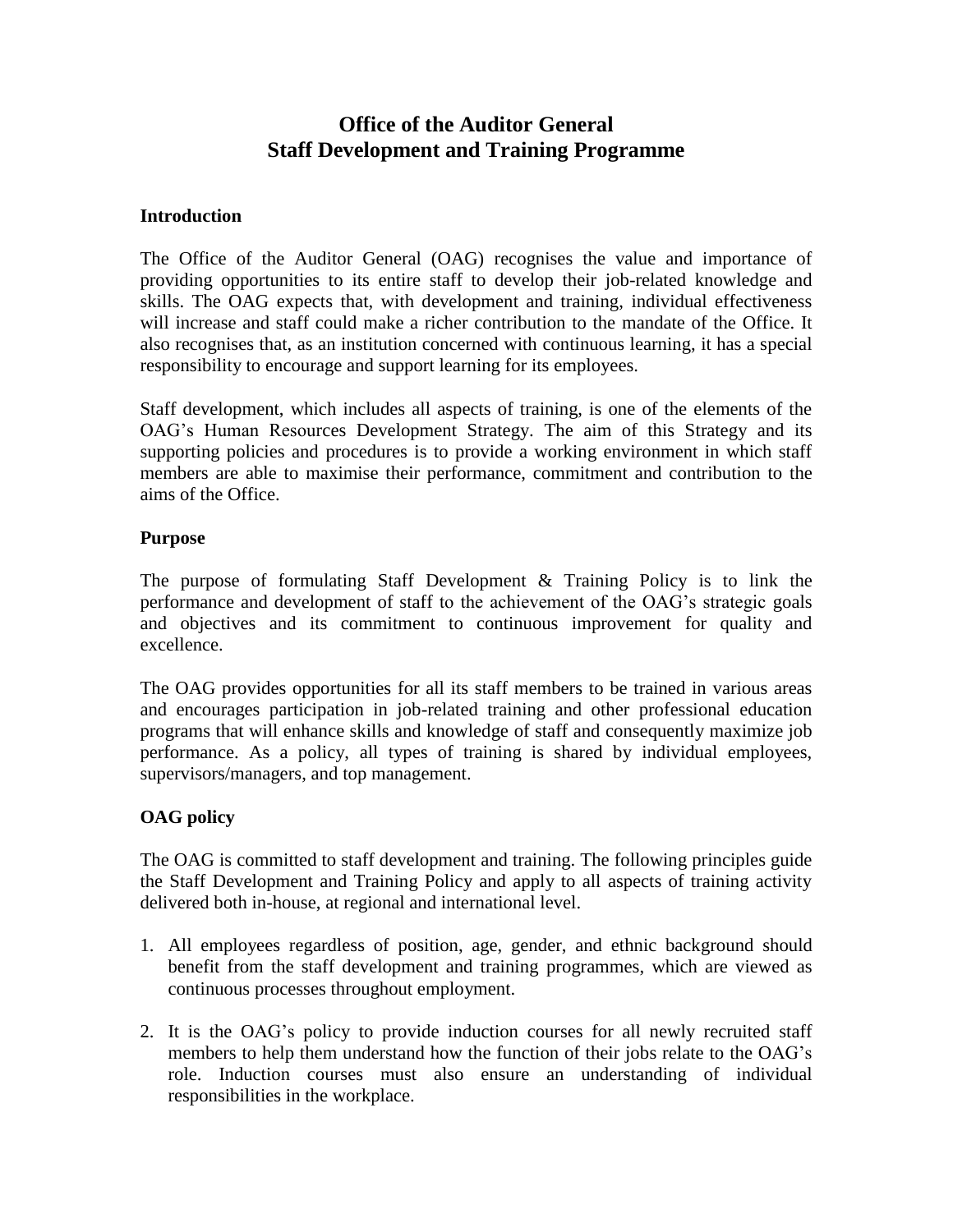- 3. It is the OAG's policy to provide training for those at or near the beginning of their working lives, to enable them gain suitable technical or professional qualifications and/or experience on which to base their subsequent career development.
- 4. It is the OAG's policy to provide and support further development and training when required to maintain and enhance the standards of performance over a period of time for all levels of staff members.
- 5. It is the Office's policy, in as much as possible, to equip all members of staff with new developments (technological or otherwise) to enable them to competently tackle any problem faced with new work environment.
- 6. The OAG, as part of its policy, encourages its staff to achieve professional qualification to improve their professional competencies. Therefore, the OAG will support its staff to obtain a professional accounting qualification depending on the availability of funds.
- 7. The OAG works to upgrade the managerial capability of its staff working at management level.
- 8. Staff members are required to assume responsibility for their own development and training, which includes both participation in planned activities and making use of opportunities to learn when they are available.
- 9. Accountability for staff development and training rests with management at every level.
- 10. Staff development and training provision will be evaluated and reviewed from time to time to ensure that it is adequate, relevant, and effective and provides value for money.
- 11. The OAG will have the following staff development programmes implemented for its employees:
	- Senior and middle managers, and senior auditors should get a minimum of 7 days training in relevant areas annually.
	- Team leaders should get a minimum of 10 days training in relevant areas annually.
	- Auditors and assistant auditors should get a minimum of 14 days training in relevant areas annually.
	- Administrative staff should get a minimum of 7 days training in relevant areas annually.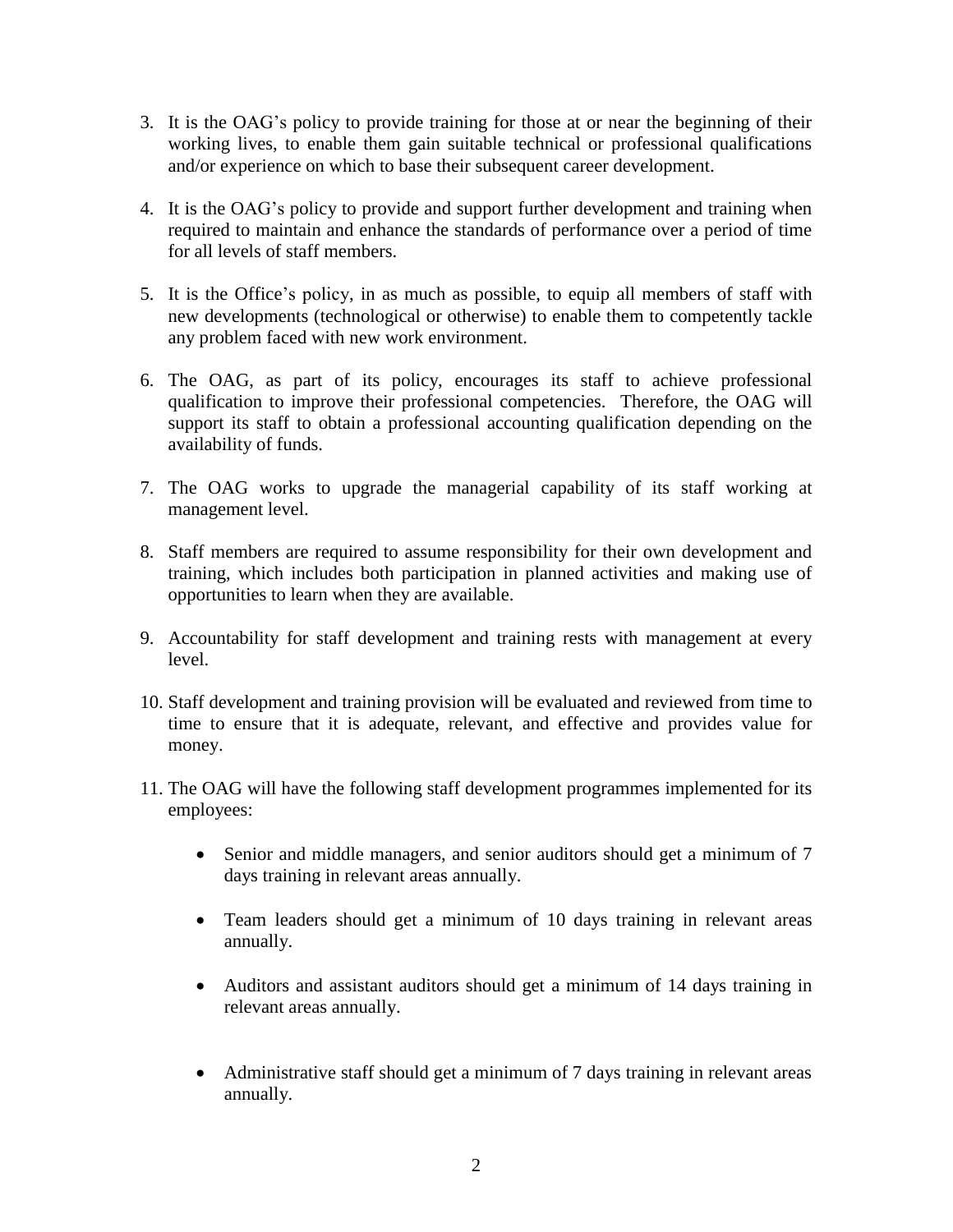### **POLICY GUIDELINES**

### **I. Regulations**

- Employees are required to attend training programs specified for them.
- Employees who attend such programmes are required to maintain and improve skills required in their respective profession and share the knowledge and skills they acquire with their colleagues.
- Employees are required to report on training programmes attended

### **II. Procedures**

### **Employees Responsibilities**

A. Employees have the responsibility to:

- 1. Participate in training opportunities to improve their job performance and potential.
- 2. Obtain approval from their supervisors to attend in-house and abroad training programmes.
- B. Supervisors and managers have the responsibility to:
	- 1. Support and provide opportunities for individuals to pursue job-related training.
	- 2. Make every possible effort to allow individuals to participate in training during work hours.
- C. Training Division

The Training Division has the responsibility to serve as a coordinator of training for staff. This training includes, but is not limited to:

- 1. All types of audit training;
- 2. Supervisory and management training; and
- 3. Office/administrative support training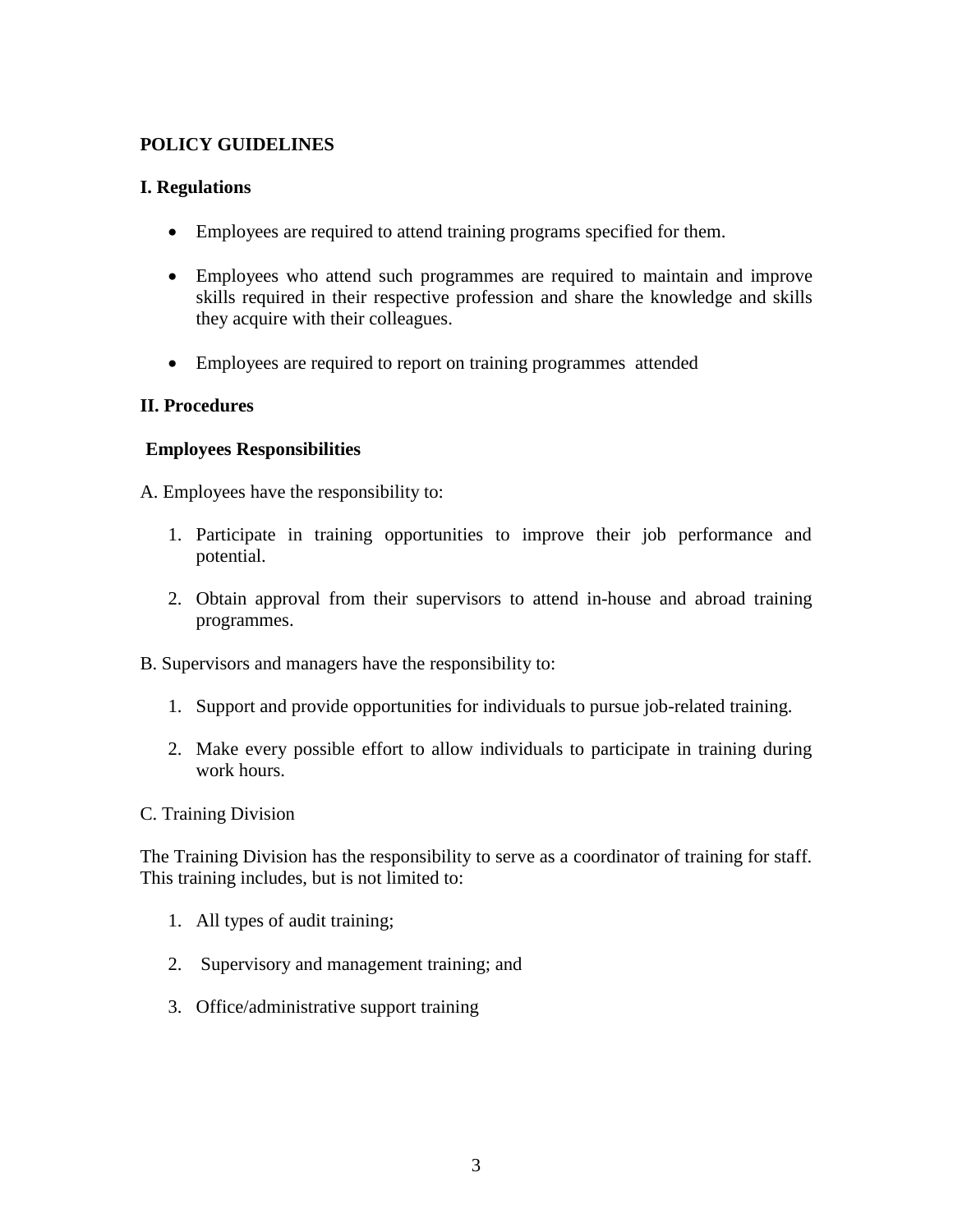#### D. Training Evaluation

- 1. In in-house training activities, the trainee should be evaluated by auditors and management who have direct supervisory role over him/her and is independent from those who conducted the training programme and who observes the trainee conducting one or more audits.
- 2. In abroad training activities, the trainee's evaluation would be expected from those who conducted the training.
- 3. In abroad training activities, a lead person and/or all participants would require to give feedback on the training conducted.

### **OAG Responsibilities**

- 1. The OAG will appoint a Training Head to oversee implementation of training policy.
- 2. The OAG will seek to foster staff development and training by:
	- Providing a programme of in-house or external development and training activities.
	- Maintaining structures and mechanisms for identifying training needs for its entire staff and monitoring the effectiveness of such training.
	- Providing adequate training facilities where required.

This will often start with the Head of Training but also includes the Heads of Departments, Training Working Group, and Staff Meeting.

#### **Departmental Responsibilities**

The Office expects its Heads of Departments:

- 1. To monitor and identify, by means of review procedures, areas of their work which could be assisted by training and development activities;
- 2. To produce a department training plan based on a needs analysis and prioritize training in conjunction with Training Division;
- 3. To propose or support staff development and training activities in order to achieve the OAG policies and objectives.
- 4. OAG expects all members of its staff to take responsibility for their individual effectiveness, personal and career development. Members of staff will be required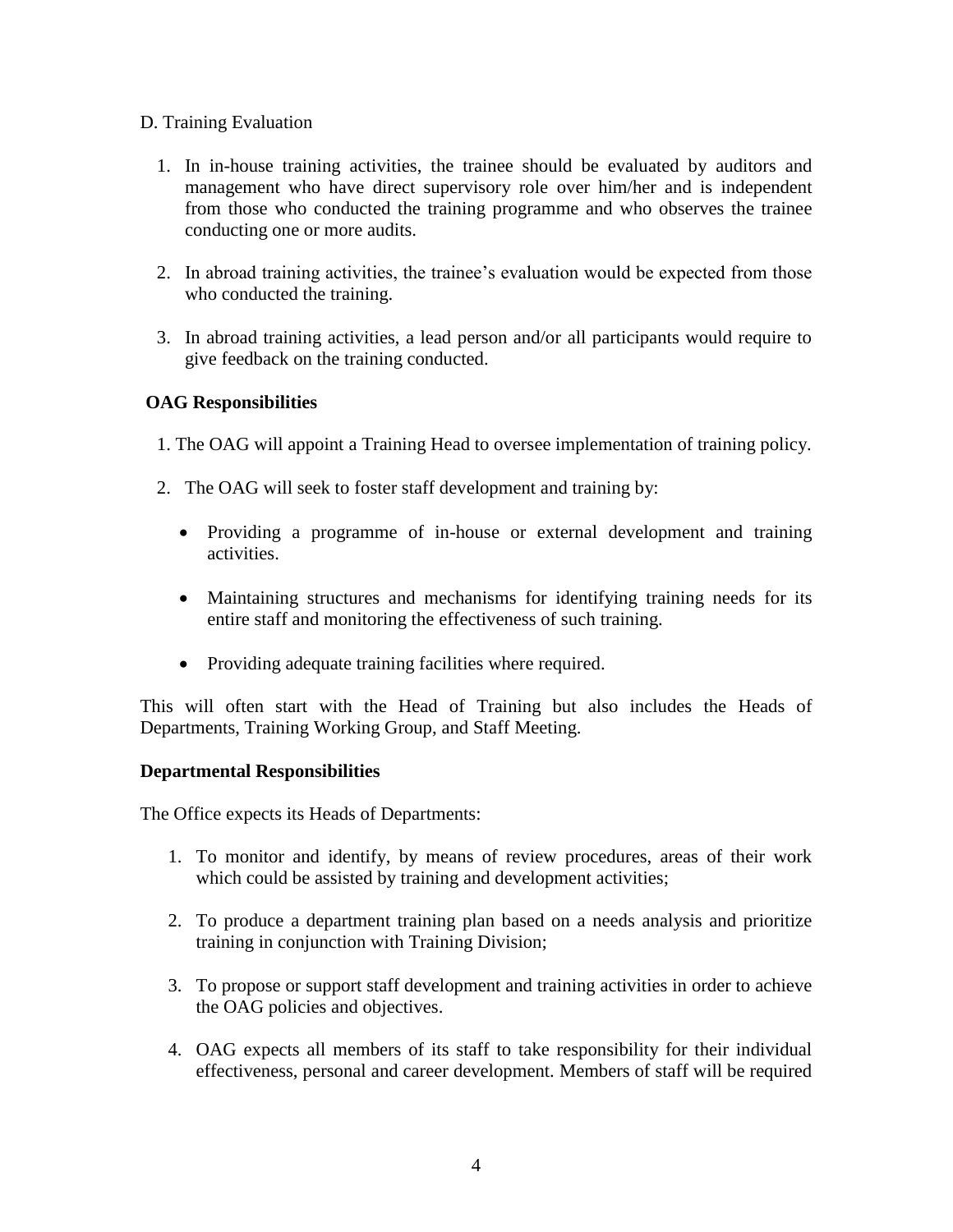to participate in such systems of periodic reviews, training and staff development as may be agreed from time to time by the Office.

### **ACCA Policy Guidelines**

- 1. All OAG employees who fulfill the requirements to be registered as ACCA candidates are eligible for professional education and the OAG will pay all the necessary study fees.
- 2. All ACCA registered students, whose costs are covered by the OAG, should commit themselves to stay in the Office until they complete their study and the decision thereafter will be of the Auditor General.
- 3. OAG will only give one more chance to pay for every failed paper.
- 4. Candidates follow their studies while performing their regular job.
- 5. There will not be any study leave except for the exam days. However candidates can use their annual leave for their study.

#### **MSc and other professional Courses Guidelines**

- 1. Such courses are given at the discretion of the Auditor General.
- 2. Unless otherwise decided by the Auditor General, employees who benefited from such courses are obliged to stay in the Office two years for every year course they attend.
- 3. Such courses are meant for distance learning only.
- 4. OAG will not have any obligation to cover costs such as for attending graduation ceremonies or any excess luggage.
- 5. All costs associated with the completion of the course will be covered by the Office as agreed in the tuition fee of the university. However, the Office will not be obliged to pay for any unplanned additional courses or costs arise from failure of the attendant.

#### **Short Management and Auditing Courses**

- 1. The AG continuously explores opportunities for relevant courses for staff at management level.
- 2. Such courses are given at the discretion of the OAG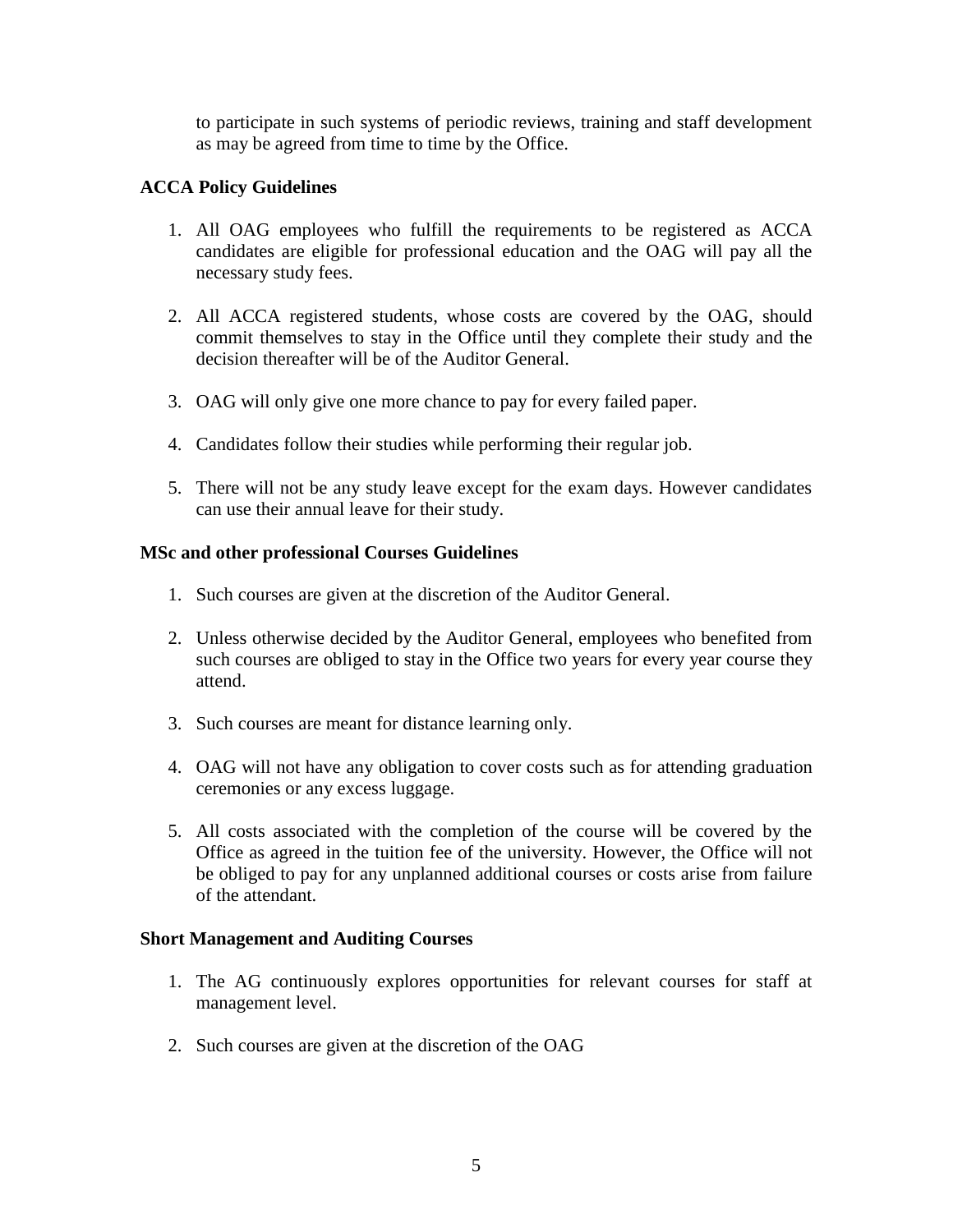3. Managers who attend such courses are obliged to transfer the knowledge they acquire to their colleagues.

## **Implementing the Policy**

Primary responsibility for the planning and implementation of cost-effective training and development lies with Heads of Departments of the Office who should act through or in consultation with the OAG's Training Head. To assist with this, Heads of Departments should use:

- their internal operational planning and review processes;
- periodic reviews, informal interviews, staff feedback and records to identify current and future training and development needs and plan to meet them.

Central to the implementation of the policy is the Training Division's training plan coordinated with OAG's strategic plan which should identify each individual's training needs and how and when these are satisfied. Training needs may be individual or by type of job.

### **What needs to be considered?**

When staff members are new to the OAG

- Provide induction course programme:- this helps new staff to be introduced to the mandate of the Office, the audit procedures applied, and the working environment.
- On–the-job (practical) training:- In addition to the classroom training on-the-job or practical training plays an important role in developing competence in conducting audits. Actual experience in conducting audits is essential to developing the ability and expertise to conduct efficient and effective audits.

When staff are at or near the beginning of their working lives:

- Provide professional and technical skills training
- Provide management and leadership skills training

As auditors gain competence in conducting regulatory audits, advanced and specialized training is recommended. The auditor's needs, weaknesses, and desires for career development may influence specific advanced training courses selected by an auditor.

When members of staff take on new supervisory responsibilities:

• Supervisory training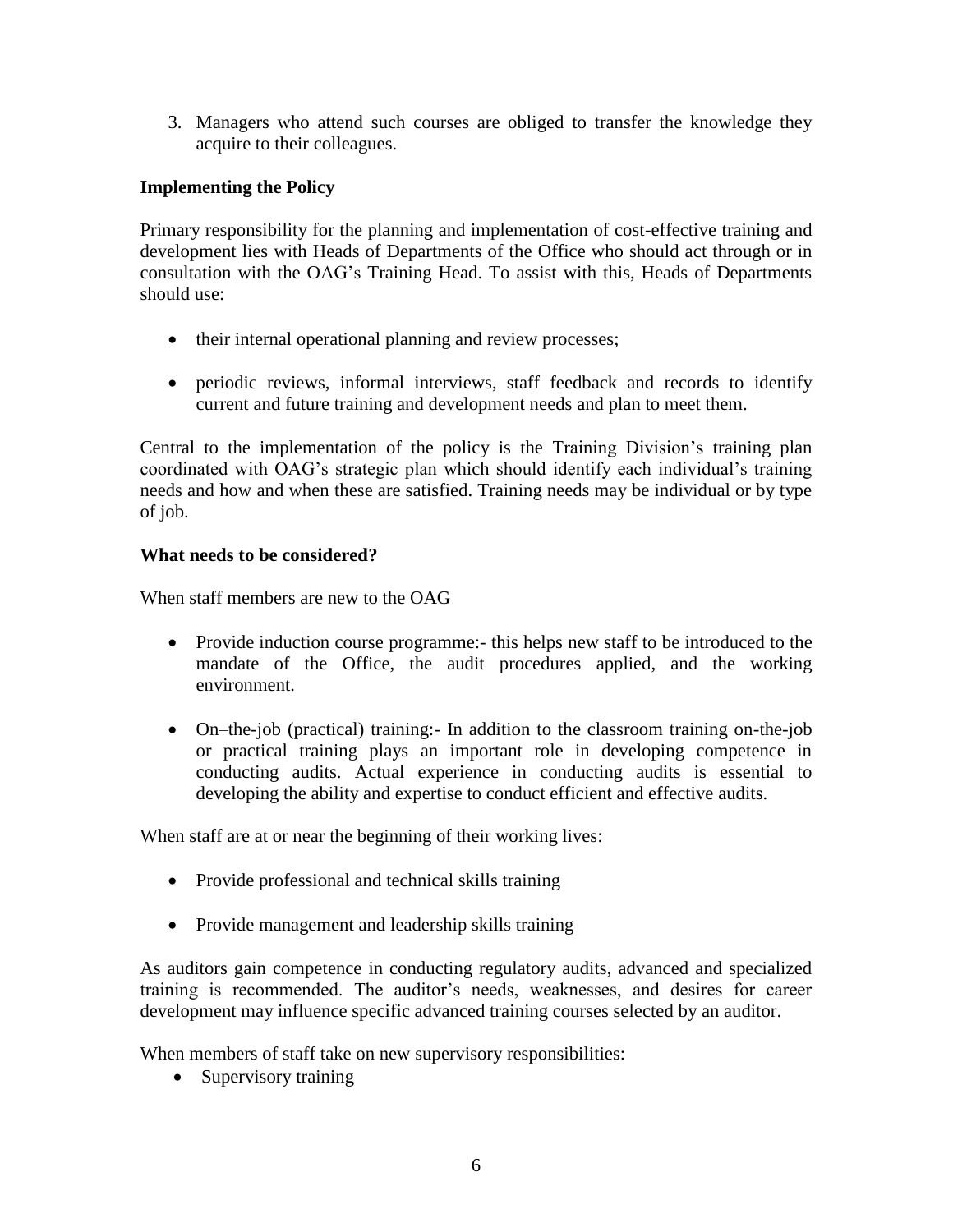• Management development

Continuing professional development for all:

- Professional and technical updating
- Training for new technologies and processes
- Adapting to a changing work environment
- Personal organisation and communications skills

Such activities should ensure timely awareness of new or modified auditing, policies, procedures, etc., as well as emerging technologies. Knowledge is also gained from experience in enforcing regulatory requirements, implementing procedures, and applying policies.

The Office should also consider group development needs as well as individual. It should consider a range of development and training methods which include but not limited to: Experience sharing (through meetings, discussions etc.);

- Inviting contributions from external experts or facilitators (Third party training providers like AFROSAI-E)
- Short courses provided by the Office or others
- Job rotation

### **Training Records**

Training records will be maintained by Training Division.

### **Financial Responsibility**

- Funds for training should continue to be as part of OAG's budget process and any donor funds obtained.
- The Training Officer who co-ordinates training will participate in the budget preparation process to give budget proposal for all training and development expenditure.

### **6. Requirements**

All organizational staff shall make measurable and continuous progress in the training areas undertaken. Each employee must retain the knowledge gained from training and